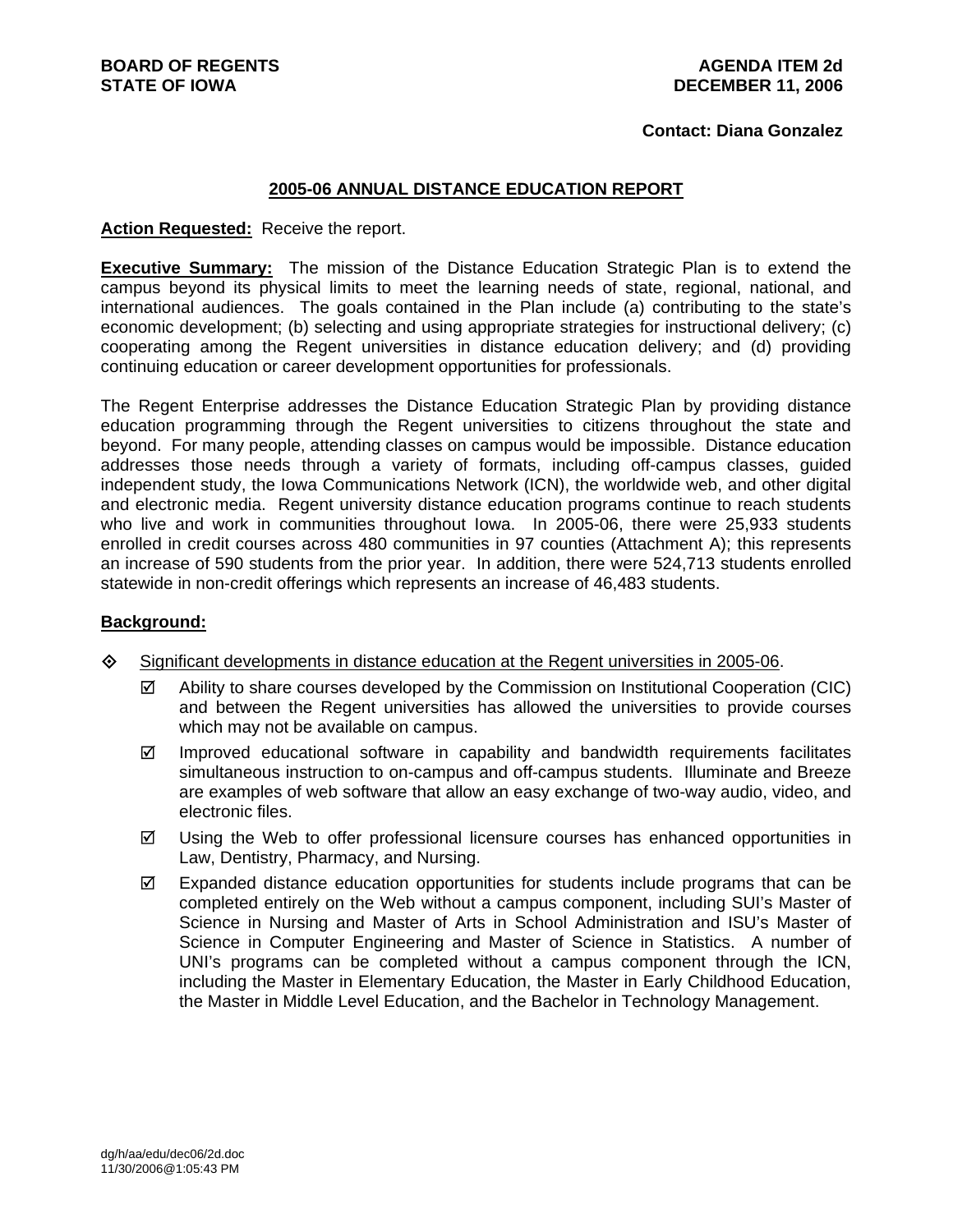- $\boxtimes$  Development of the Bachelor of Applied Studies program has allowed the University of Iowa to offer blended courses at selected community colleges. Continued cooperative efforts will streamline the opportunities available to community college graduates and work toward a seamless process.
- $\boxtimes$  Changed student enrollment patterns have resulted in more students supplementing their on-campus academic experience with distance education offerings, including those offered by other institutions.
- $\boxtimes$  Changed faculty attitudes have resulted in increased Web delivery opportunities.
- $\boxtimes$  Increased competition for distance learners, especially from an expanding number of on-line higher education institutions offering programs to Iowa students, has required different approaches from the Regent universities. The Regent universities have responded by focusing on their unique strengths and have used Web courses and programs to serve remote areas of the state.
- $\boxtimes$  Decreased state financial support and its effect on distance education has resulted in reduced availability of faculty at a time when enrollment has increased.
- $\Diamond$  Collaborations to enhance distance education efforts in 2005-06.
	- $\boxtimes$  A limited TV campaign was conducted by the Regent universities in Western lowa in 2005 on stations serving Council Bluffs and Sioux City. Unfortunately, there were few responses attributed to the campaign.
	- $\boxtimes$  A cooperative survey led by ISU will be conducted of potential students in the Southwest Iowa Regents Resource (SWIRRC) area in the coming months.
	- $\boxtimes$  The Regent universities entered into a contractual arrangement with ACT to administer the Alumni Outcomes Survey to graduates from the Bachelor of Liberal Studies program at the three universities.
	- $\boxtimes$  A cooperative certificate in museum studies in which the three universities would provide courses is being evaluated. Two distance education certificates have been developed – Public Health and Entrepreneurship – which build on existing campus offerings.
	- $\boxtimes$  Staff expertise in student outcomes assessment in distance education, including formative and summative evaluation, will be shared by the three universities.
	- $\boxtimes$  Shared oversight of SWIRRC by the three Regent universities has resulted in improved promotional and marketing efforts.
	- $\boxtimes$  Membership in the Great Plains Interactive Distance Education Collaborative has allowed ISU to offer programs in financial planning, gerontology, and community developments. Future degree offerings will include food science and agriculture.
	- $\boxtimes$  UNI and SUI continued to cooperate in delivering the Master in School Psychology program through the ICN and Web. Students receive their school psychology certification from UNI.